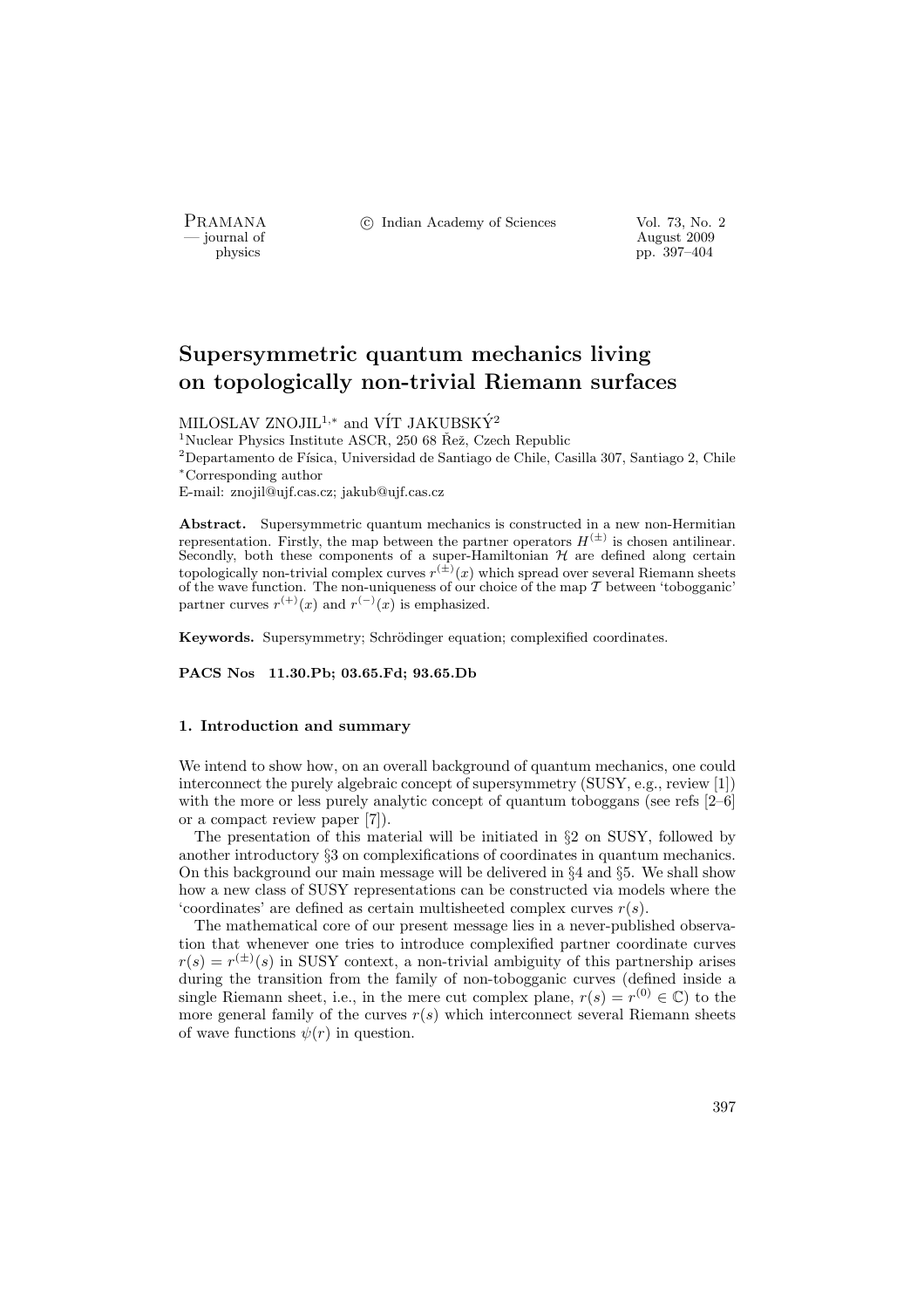#### 2. Supersymmetric quantum mechanics

In [1], one can find a virtually exhaustive list of reasons of interest in the so-called supersymmetric quantum mechanics (SUSY QM). This list starts with the theory and phenomenology of elementary particles where SUSY QM plays the role of a methodical guide towards our understanding of its various mathematical features [8–10]. At the other end of the list one finds a very close relationship of SUSY QM to certain exactly solvable one-dimensional potentials  $V_0(x)$  defined most often as not too complicated functions of a single real coordinate x.

From the purely mathematical point of view one can characterize a majority of applications of SUSY QM as purely algebraic constructions. One simply picks up two arbitrary linear operators  $A_0$  and  $B_0$  acting in  $\mathbb{L}^2(\mathbb{R})$ , say,

$$
A_0 = -\frac{d}{dx} + W(x), \quad B_0 = \frac{d}{dx} + W(x), \tag{1}
$$

where  $W(x)$  is a not yet specified 'superpotential' and where one introduces the where  $W(x)$  is a not yet specified 'superpotential' and where one intro-<br>following pair of the so-called 'supercharges' acting in  $\mathbb{L}^2(\mathbb{R}) \bigoplus \mathbb{L}^2(\mathbb{R})$ :

$$
\mathcal{Q}_0 = \left[ \begin{array}{cc} 0 & 0 \\ B_0 & 0 \end{array} \right], \quad \tilde{\mathcal{Q}}_0 = \left[ \begin{array}{cc} 0 & A_0 \\ 0 & 0 \end{array} \right]. \tag{2}
$$

The set of anticommutators of these two operators is then easily shown to read

$$
\{Q, \tilde{Q}\} = \mathcal{H}, \quad \{Q, Q\} = \{\tilde{Q}, \tilde{Q}\} = 0,
$$
\n(3)

where we dropped subscripts and we just have to add the following definition of the so-called supersymmetric Hamiltonian:

$$
\mathcal{H} = \mathcal{H}_0 = \begin{pmatrix} A_0 B_0 & 0 \\ 0 & B_0 A_0 \end{pmatrix} . \tag{4}
$$

It is virtually trivial to verify the validity of the commutation relation

$$
[\mathcal{H}, \mathcal{Q}] = [\mathcal{H}, \tilde{\mathcal{Q}}] = 0.
$$
\n<sup>(5)</sup>

New operators do not emerge so that the algebra is closed as one of the simplest examples of supersymmetric algebra generated by the two elementary (super)charges and single (super)Hamiltonian.

In the majority of the current applications of SUSY QM one usually extracts the superpotential  $W(x)$  from the most common one-dimensional Schrödinger equation

$$
-\frac{d^2}{dx^2}\Phi_0(x) + V_0(x)\Phi_0(x) = E_0\Phi_0(x), \quad x \in (-\infty, \infty)
$$
 (6)

for the ground-state wave function  $\Phi_0(x)$  possessing no nodal zeros. Equation (6) is being re-read as an equivalent nonlinear differential equation of the first order,

$$
V_0(x) - E_0 = -\frac{d}{dx}W(x) + W^2(x).
$$
 (7)

398 Pramana – J. Phys., Vol. 73, No. 2, August 2009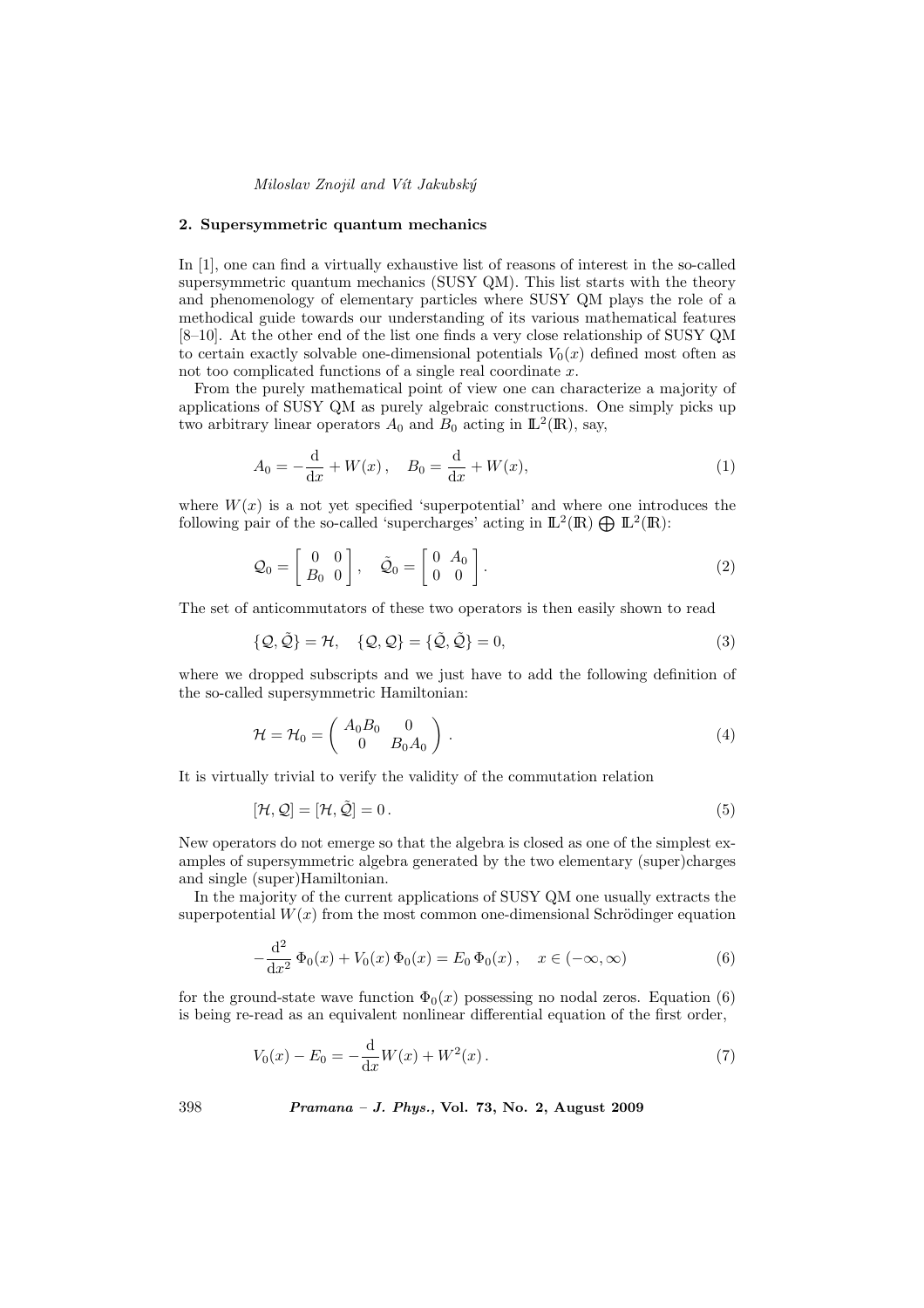# Topologically non-trivial Riemann surfaces

This equation is satisfied by the superpotential  $W(x)$  which can also be defined by the following explicit formula:

$$
W(x) = -\frac{1}{\Phi_0(x)} \frac{\mathrm{d}}{\mathrm{d}x} \Phi_0(x) \,. \tag{8}
$$

Alternatively, with the given ground-state wave function  $\Phi_0(x)$  the latter two equations can be perceived as an explicit definition of the difference or, if you wish, of the zero-energy potential  $U_0(x) := V_0(x) - E_0$ .

In ref. [11] we tried to analyse the consequences of the transfer of the SUSY QM recipe (based on eqs (7) and (8)) to the class of potentials

$$
V(r) = V^{(BG)}(r) = -r^4 + \mathcal{O}(r^2)
$$
\n(9)

characterized by the 'asymptotically anomalous' behaviour. In the present paper we shall extend the results of ref. [11] to systems called quantum toboggans [2,3].

## 3. Quantum mechanics using complex coordinates  $r$

In spite of the asymptotically repulsive character of the quartic potential (9) 'with wrong sign', Buslaev and Grecchi proved the reality of the spectrum under certain assumptions [12]. Moreover, they also explained why this spectrum remains discrete and bounded below, i.e., in principle, observable. Several further reasons for the thorough interest in the Buslaev's and Greechi's model  $V^{(BG)}(r)$  may be found, e.g., in ref. [13].

In the language of physics one of the most unusual assumptions connected with the use of eq. (9) lies, incidentally, in the manifest loss of the observability of the corresponding 'coordinate'  $r$ . Indeed, one is allowed to consider its various complexified versions

$$
r = r_{\varepsilon}(x) = x - i \, \varepsilon(x),\tag{10}
$$

where  $x \in (-\infty, \infty)$  is merely a parameter and where the function  $\varepsilon(x)$  has been chosen as an x-independent positive constant in ref. [12]. Other choices with asymptotically growing  $\varepsilon(x)$  were studied, e.g., in [14].

On this background another family of models called quantum toboggans (QT, [2]) may briefly be characterized by the existence of a topologically non-trivial Riemann surface S on which one can define wave functions (say,  $\Phi_0(x)$  of eq. (6)) by analytic continuation. This means that the class of the non-QT curves  $r(x)$ given by eq. (10) is being complemented by all the smooth QT curves  $r^{(N)}(x)$ which spread over several,  $N > 1$  sheets of S.

One of the simplest illustrative examples of such a QT curve is given by eq. (10) of ref. [4],

$$
r^{(N)}(x) = -i \left[i(x - i\varepsilon)\right]^{2N+1}, \quad x \in (-\infty, \infty). \tag{11}
$$

This formula describes a toboggan-reminding spiral which may only be approximated by eq. (10) at not too large x. Globally this curve encircles the origin  $N$ 

*Pramana – J. Phys.*, Vol. 73, No. 2, August 2009  $399$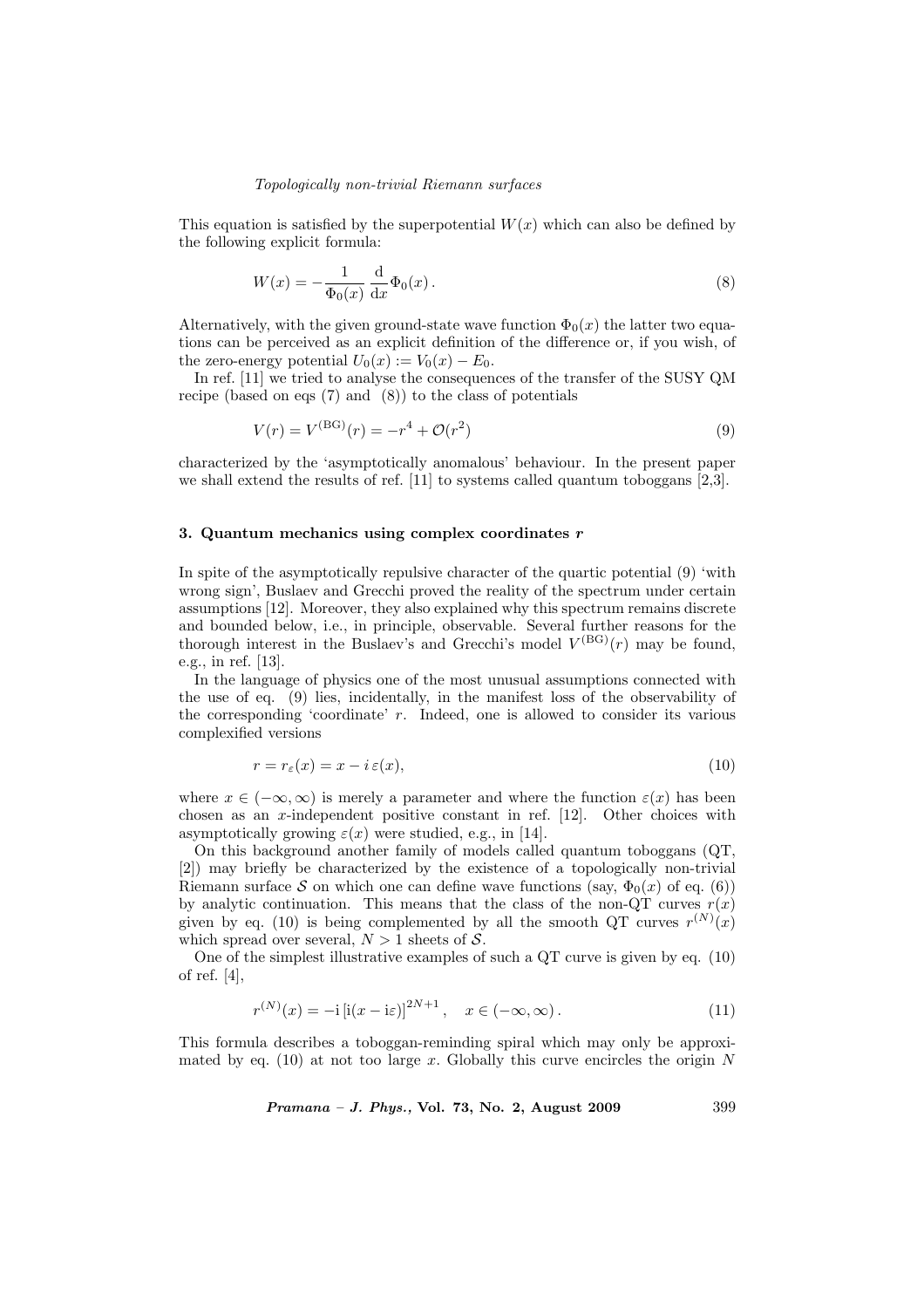times. Thus, a non-trivial N-dependence of the spectrum of energies may be expected to emerge whenever one finds a branch point in  $\Phi_0(r)$  at  $r=0$ .

In the same manner, the existence of several branch points in  $\Phi_0(r)$  would imply that one might consider a broader family of curves  $r_{(0)}^{(N)}$  $\binom{N}{\binom{p}{k}}(x)$  where the symbol  $\varrho$  should distinguish between their topologically non-equivalent versions (a small demo is now available showing some  $r_{(0)}^{(N)}$  $\binom{N}{\binom{\rho}{\ell}}(x)$  for two branch points [15]).

# 4. Supersymmetric quantum mechanics using complex coordinates  $r$

The manifest impossibility of a return to the real coordinate limits  $\varepsilon \to 0$  in eq. (10) or (11) will be of particular interest in SUSY QM. For a typical asymptotic ground state-like solution of Schrödinger equation with potential (9) one would get the following contradiction at  $\varepsilon = 0$ :

$$
\Phi_0(r) = \Phi_0^{(\pm)}(r) \sim \exp\left(\pm \frac{i\,r^3}{3}\right) \notin L_2(-\infty, \infty), \quad \varepsilon = 0. \tag{12}
$$

Turning attention to  $\varepsilon \neq 0$  we may follow the idea presented in ref. [11] and start from one of the following two initial or tentative choices of the wave function:

$$
\Phi_0(r) = \psi^{(-)}(x) = (x - i\varepsilon) \exp\left(-i\frac{(x - i\varepsilon)^3}{3}\right) \in L_2(-\infty, \infty),
$$
  

$$
\Phi_0(r) = \psi^{(+)}(x) = \frac{1}{x + i\varepsilon} \exp\left(+i\frac{(x + i\varepsilon)^3}{3}\right) \in L_2(-\infty, \infty).
$$

In the light of eq. (8) this postulate would lead to the following two alternative, tentative superpotentials:

$$
W^{(\pm)}(x) = -\left[\frac{\mathrm{d}}{\mathrm{d}x}\psi^{(\pm)}(x)\right]/\psi^{(\pm)}(x) = \pm\left[\frac{1}{x\pm i\varepsilon} - i(x\pm i\varepsilon)^2\right].\tag{13}
$$

Although the application of standard rules would lead to the respective potentials

$$
V^{(-)}(x) = -4i(x - i\varepsilon) - (x - i\varepsilon)^4,
$$
\n(14)

$$
V^{(+)}(x) = \frac{2}{(x+i\varepsilon)^2} - (x+i\varepsilon)^4,
$$
\n(15)

one can immediately verify that these potentials are not related by the standard SUSY partnership [11]. In the latter reference it has been found that the aboveconstructed pair of candidates for SUSY-related superpotentials satisfies a modified relation

$$
[W^{(+)}]^2 - \left[\frac{d}{dx}W^{(+)}\right] = \mathcal{T}\left\{ [W^{(-)}]^2 + \left[\frac{d}{dx}W^{(-)}\right] \right\}\mathcal{T}.
$$
 (16)

400 Pramana – J. Phys., Vol. 73, No. 2, August 2009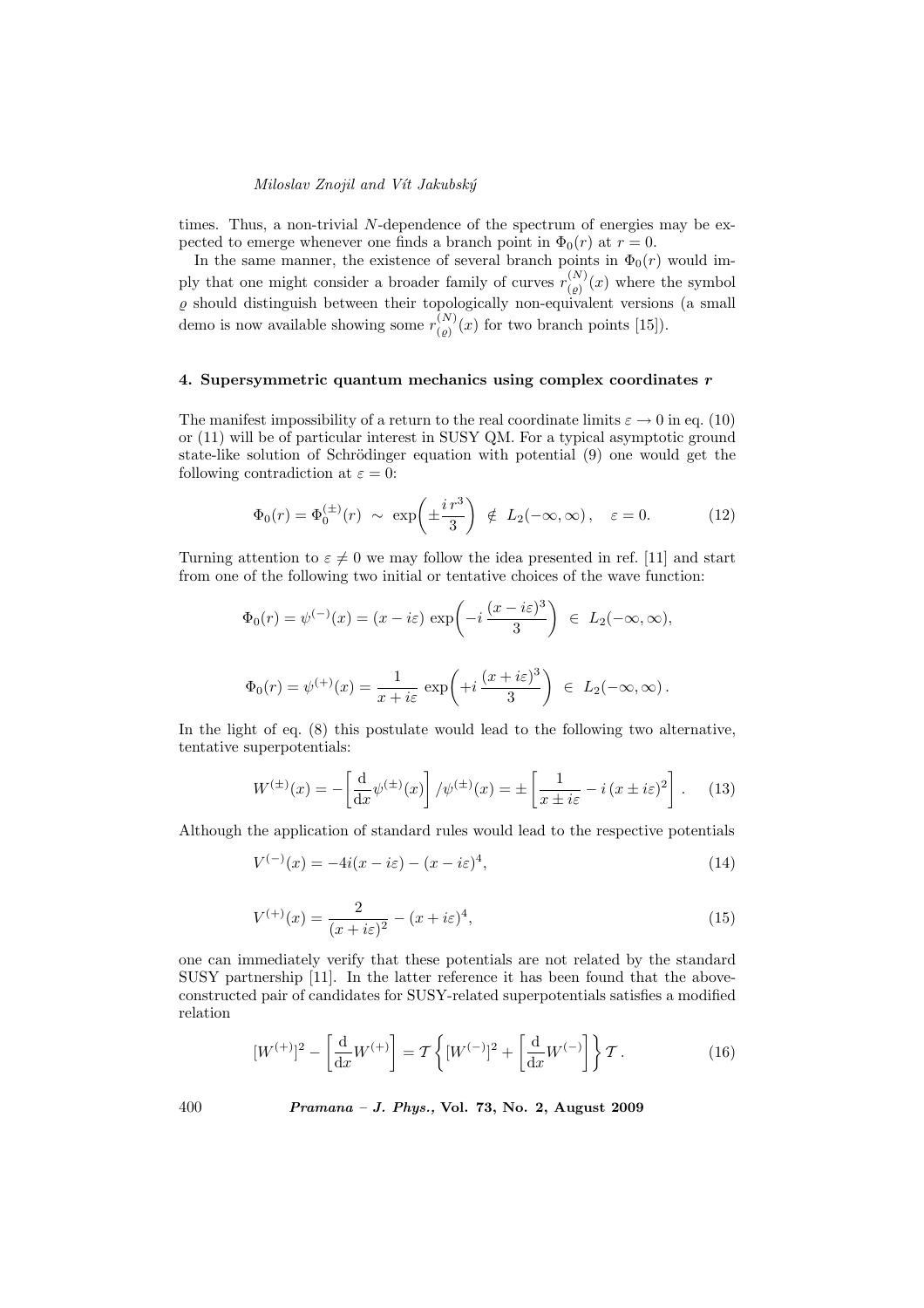#### Topologically non-trivial Riemann surfaces

The symbol  $\mathcal T$  stands for an antilinear and involutive operator of the usual complex conjugation. In the light of this observation it has been found in [11] that at a constant and positive  $\varepsilon \neq 0$  only the minus-superscripted superpotentials are to be employed. Using this knowledge one reveals that the standard SUSY QM formulism of §2 is still applicable, provided only that we update definition (1) as follows:

$$
A = -T\frac{d}{dx} + TW^{(-)}(x), \quad B = \frac{d}{dx}T + W^{(-)}(x)T.
$$
 (17)

Although these operators become antilinear, their use still leads to the same algebraic consequences as above, giving not only the manifestly non-Hermitian SUSY Hamiltonian

$$
\mathcal{H} = \begin{bmatrix} H^{(-)} & 0 \\ 0 & H^{(+)} \end{bmatrix} = \begin{bmatrix} BA & 0 \\ 0 & AB \end{bmatrix}
$$
 (18)

but also the corresponding supercharges in the current form:

$$
\mathcal{Q} = \begin{bmatrix} 0 & 0 \\ A & 0 \end{bmatrix}, \quad \tilde{\mathcal{Q}} = \begin{bmatrix} 0 & B \\ 0 & 0 \end{bmatrix}.
$$
 (19)

This was the key observation made in ref. [11]. Unfortunately, its immediate transfer to QT models leads to difficulties. Let us now show how one may get rid of them.

## 5. SUSY in tobogganic models

# 5.1 An ambiguity of  $T$  in cut plane

For toboggans the direct application of the method of §4 fails because the current use of the operator  $\mathcal T$  of complex conjugation requires that the coordinates remain real,

$$
(\mathcal{T}\psi)(\vec{r}) := \psi^*(\vec{r}), \quad \vec{r} \in \mathbb{R}^d. \tag{20}
$$

Then the antilinear operator  $T$  still can be perceived as interrelating the elements of the Hilbert space of states  $|\psi\rangle$  with their dual partners  $\langle \psi |$ .

Once we leave the real space of  $\vec{r}$  and, for the sake of definiteness, once we turn attention just to the one-dimensional example (10) we usually define our Hilbert space as a space of quadratically integrable functions of variable  $r$ . In such a case the operator of complex conjugation gets merely slightly modified,

$$
(\mathcal{T}\psi)(r(x)) := \psi^*(r^*(x)).\tag{21}
$$

In this form, unfortunately, it moves, at least formally, our wave functions out of the Hilbert space in which we started working.

The situation further worsens when the wave functions  $\psi(r(x))$  become tractable as analytic (i.e., in principle, multivalued) functions of complex variable  $r \in \mathbb{C}$ . In figure 1 we visualize the situation where the function  $\psi(r)$  (defined along the

*Pramana – J. Phys.*, Vol. 73, No. 2, August 2009  $401$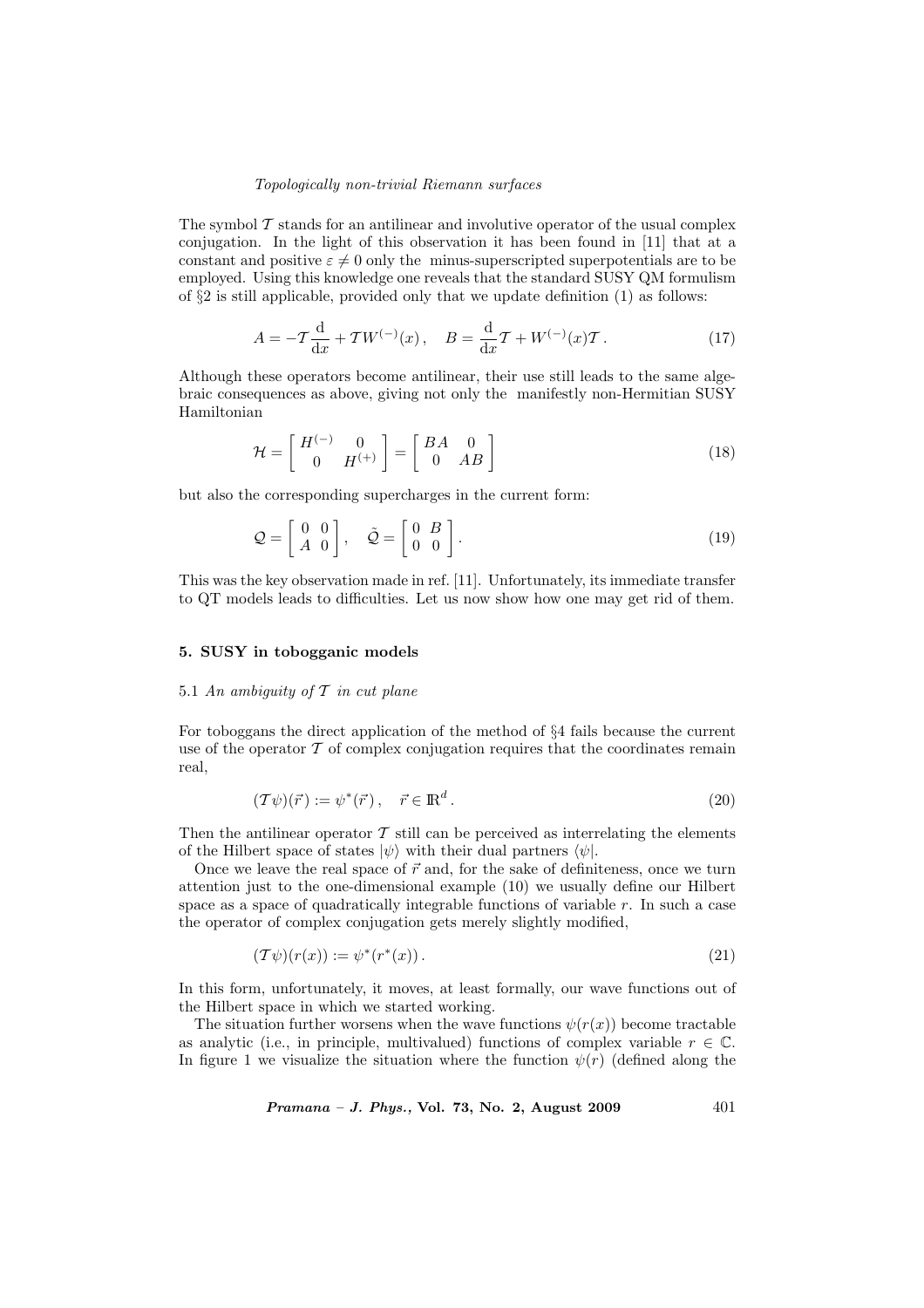complex contour  $(10)$  – see the lower horizontal line in the picture) is assumed to possess a branch point located, say, in the origin of the complex r-plane. Then, of course, we have to draw a cut from the origin (say, upwards) and restrict our attention just to the resulting part of the Riemann surface S of  $\psi(r)$  (i.e., to its zeroth sheet  $S_0$ ). This enables us to 'see' all the curves  $r(x)$  (as well as the functions  $\psi[r(x)]$  which live on them). At the same time, this disables us to 'see' all the curves  $r^*(x)$ . In order to 'see' it (and, of course, also the T-image of our initial function  $\psi(r(x))$  we would have to move to one of the neighbouring Riemann sheets (denoted, conveniently, as  $S_{-1}$  and  $S_{+1}$ ).

Schematically, these two possibilities are illustrated in figures 1 and 2 where we see that in the presence of the branch point(s) in  $\psi(r)$ , the 'complex conjugation' of the initial 'curve of complex coordinates'  $r(x)$  (exemplified by eq. (10)) can be mediated by at least two non-equivalent formal operators  $\mathcal{T}^{(\pm)}$  where the superscript indicates our choice between the two eligible Riemann sheets  $S_{+1}$  to which we move. At the same time, it is also necessary to imagine that for the generic, logarithmic form of S our antilinear maps will also lose their involutive character (so that  $(T^{(\pm)})^2 \neq I$ in general).

## 5.2 The problem of classification of families of  $\mathcal{T}s$  on Riemann surfaces

All the above considerations show that we must be very careful with the notation conventions whenever a multivalued, analytic wave function lives on some less trivial QT curve  $r_{(0)}^{(N)}$  $\binom{N}{\binom{p}{k}}(x)$ . Once more we have to recollect the dichotomy between the choice of the operators  $\mathcal{T} = \mathcal{T}^{(+)}$  or  $\mathcal{T} = \mathcal{T}^{(-)}$  as encountered under the assumption that there exists just a single branch point in  $S = S^{[1]}$  (see figures 1 and 2).



**Figure 1.** The complex line of coordinates (10) and its  $\mathcal{T}$ -transformed version with  $\mathcal{T} = \mathcal{T}^{(+)}$ . Our upwards-oriented cut is slightly rotated to sample a part of the next Riemann sheet.

402 Pramana – J. Phys., Vol. 73, No. 2, August 2009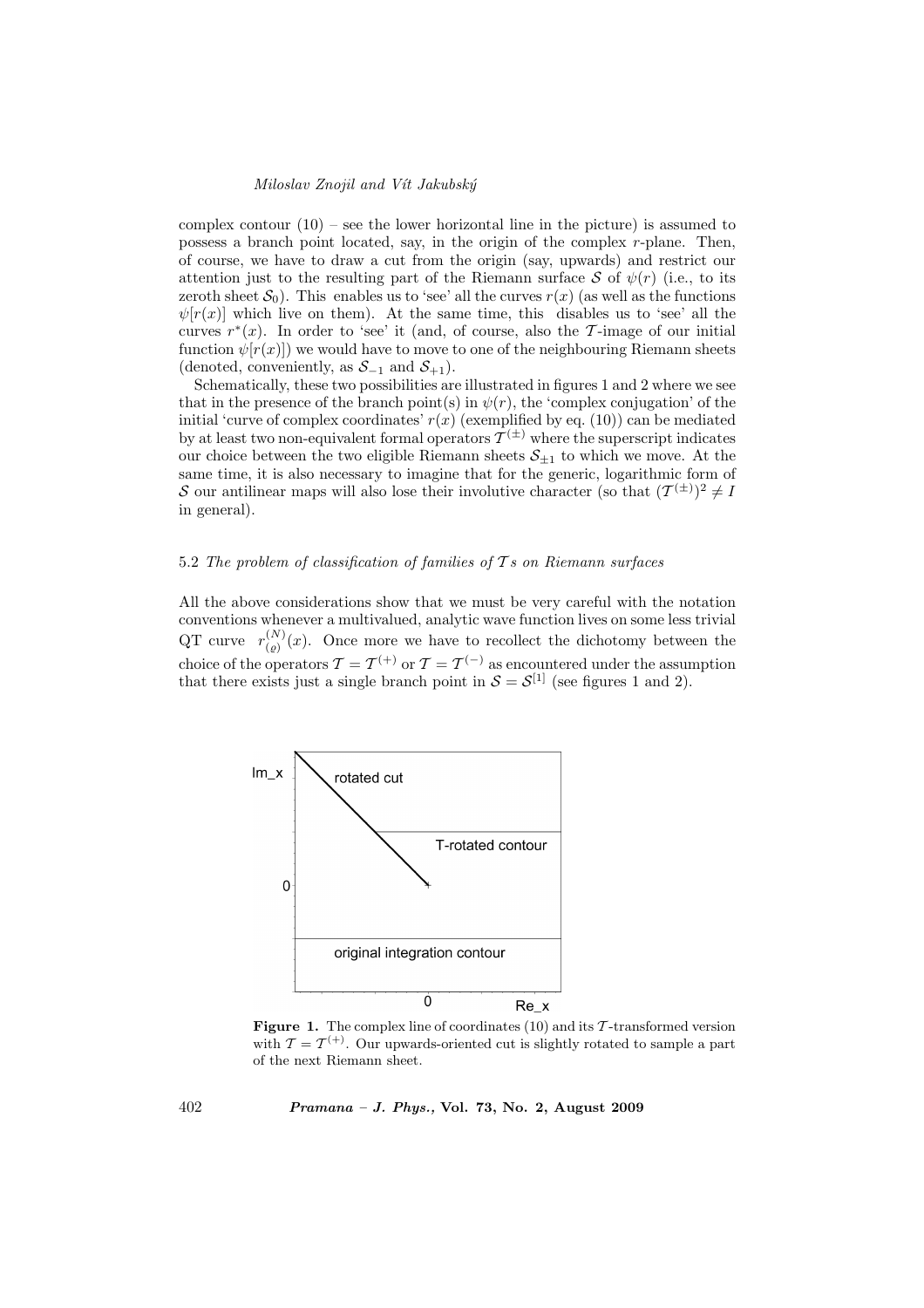Topologically non-trivial Riemann surfaces



Figure 2. The complex line of coordinates (same as in figure 1) and its T-transformed version with  $\mathcal{T} = \mathcal{T}^{(-)}$ . The cut is now slightly rotated in opposite direction.

One immediately imagines that for all the Riemann surfaces  $S = S^{[M]}$  which are 'punctured' by more (i.e., in general,  $M > 1$ ) branch points the classification of all the eligible QT paths  $r(x)$  gets quickly very complicated. In particular, the dichotomy illustrated by figures 1 and 2 must be understood locally at  $M > 1$ . The above-mentioned  $\hat{M} = 1$  distinction between  $\mathcal{T} = \mathcal{T}^{(+)}$  and  $\mathcal{T} = \mathcal{T}^{(-)}$  must be performed in the vicinity of every branch point  $r_{\text{BP}}^{[K]}$  with  $K = 1, 2, ..., M$ . In this way a superscripted M-component multi-index  $\rho = (\pm, \pm, \dots, \pm)$  appears also in every specific choice of the generalized complex conjugation,

$$
\mathcal{T} = \mathcal{T}^{(\varrho)} \neq \mathcal{T}^{-1} \,. \tag{22}
$$

Marginally let us note that a set of nice analytic examples of wave functions where  $M$  went up to five has been constructed by Sinha and Roy [16] and that the amazing combinatorial complications related to an exhaustive classification of the nonequivalent QT paths already emerge in the first less trivial case with  $M = 2$  [5].

This being said, our final return to the QT SUSY QM is very easy because once we overcome the combinatorial classification barriers and choose any particular member  $\mathcal T$  of the family of conjugations (22) we only have to modify our abovementioned formula (17) and set

$$
A = -T\frac{d}{dx} + TW^{(-)}(x), \quad B = \frac{d}{dx}T^{-1} + W^{(-)}(x)T^{-1}.
$$
 (23)

In the purely algebraic language, the rest of the construction of the general QT-type SUSY generators remains fully analogous to the above-described recipe. In contrast, in the language of analytic functions the situation seems much more exciting due to the flexibility of the resulting variability of the paths of coordinates  $r(x)$ . At the same time, it is worth adding that any more quantitative evaluation (say, of the related numerical spectra of energies) seems to be a fairly difficult open question at present [6].

*Pramana – J. Phys.*, Vol. 73, No. 2, August 2009  $403$